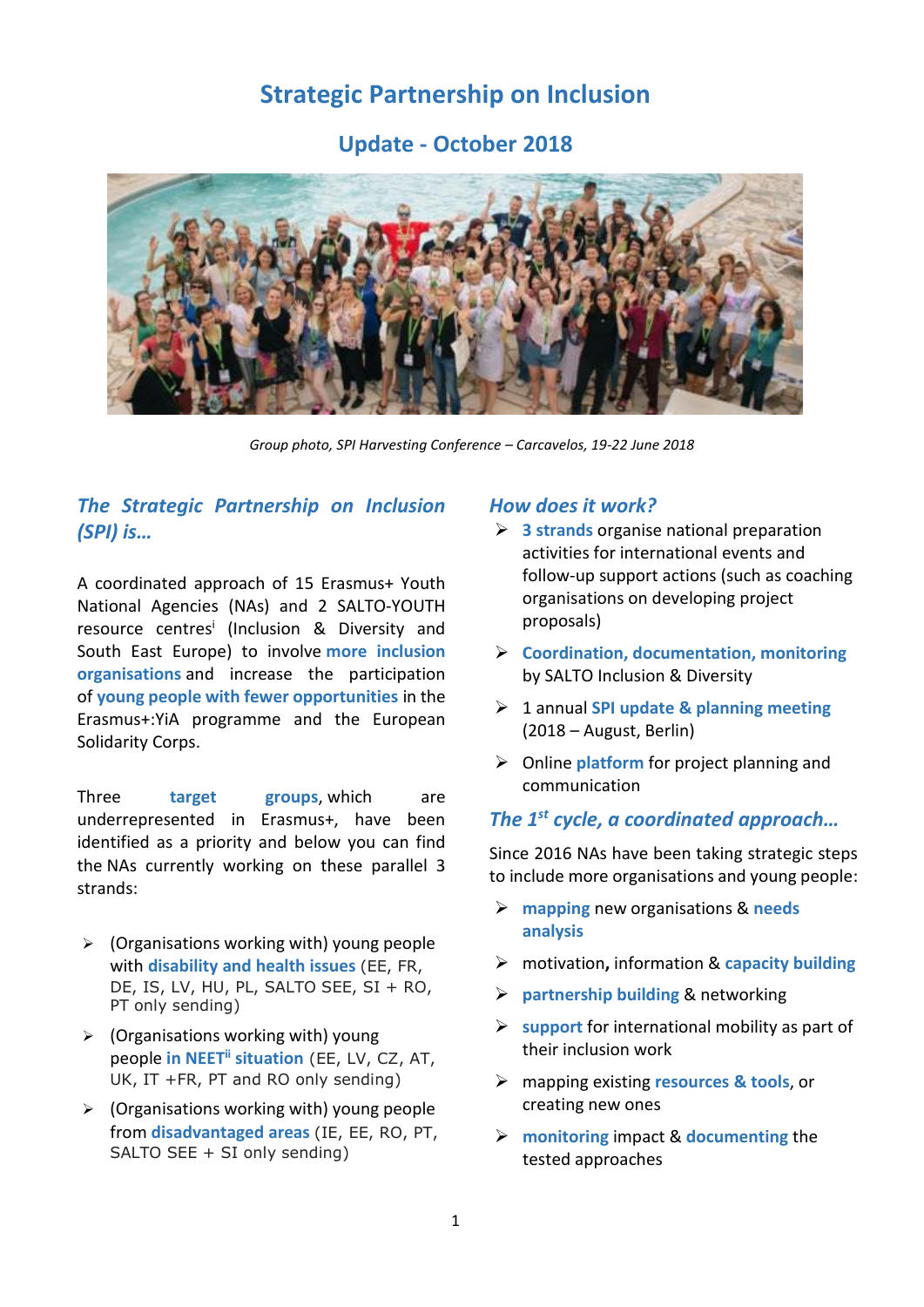### *SPI results at a glance*

**Results so far (June 2018)**

**45 Erasmus+ projects** (more expected at October deadline)

**including 654 young people with fewer opportunities**

## **Outreach**

- **2237 new inclusion organisations** contacted
- **625 organisations expressed interest** (=28% positive reply)
- **National SPI activities – participation of 641 inclusion workers** from interested organisations (=103% participation rate)
- **International SPI activities – participation of 208 inclusion workers** from interested organisations (=33% of participation rate)

## **Additional results**

**Inspirational publication** on projects involving young people with a disability (by FR, BE-FR) **Cookbook** with Inclusion Recipes for NAs (August 2018) **Cheat sheets on inclusion topics** (e.g. proportionality in projects selection) 4 **new partners** joining SPI in 2018 (Ireland, Italy, Poland and SALTO SEE)



*SPI Harvesting Conference – Carcavelos, 19-22 June 2018*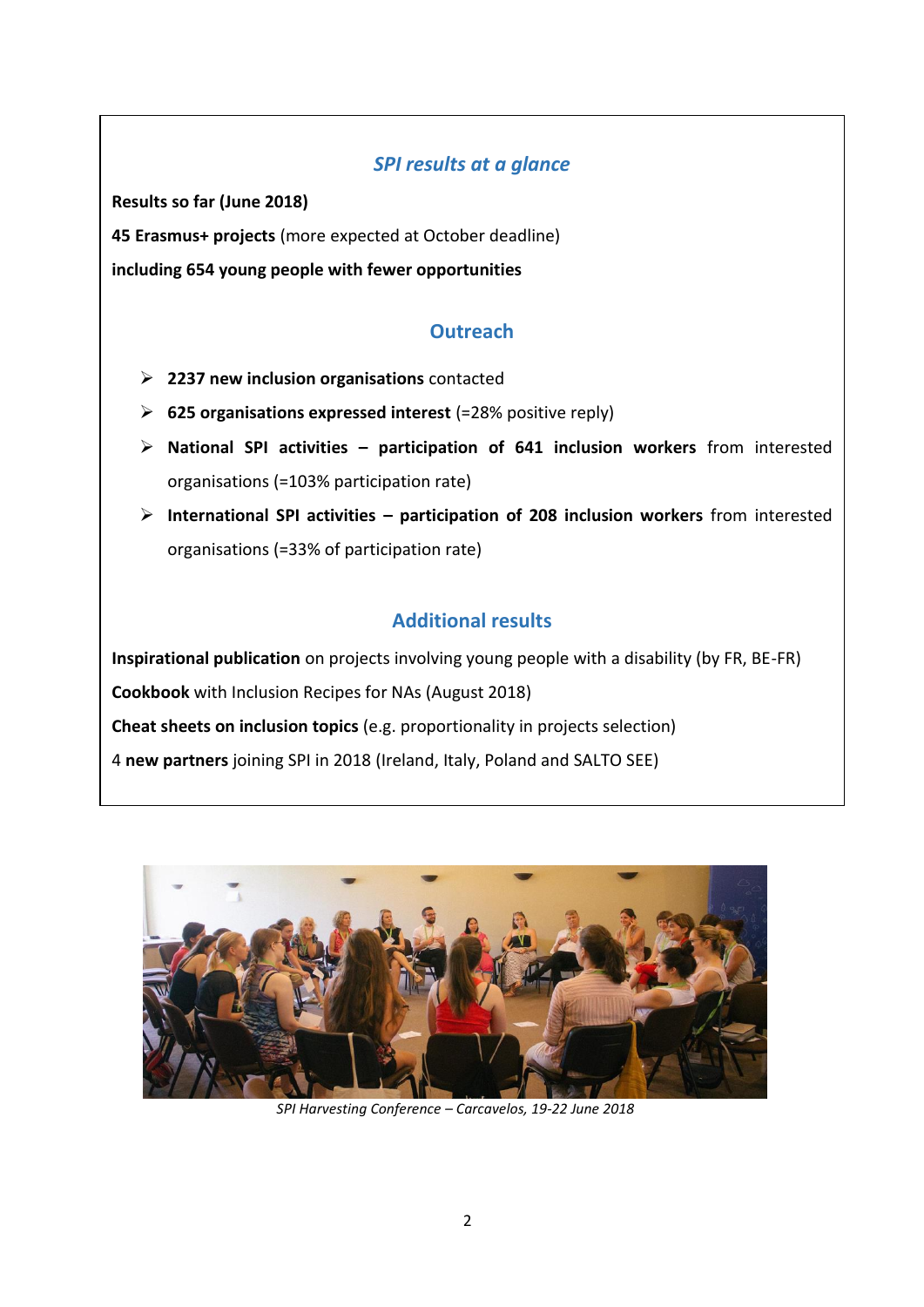## *The SPI Harvesting Conference (June 2018, Carcavelos-Portugal)*

67 people from the 12 different countries took part in this conference. Most countries were represented by a combination of National Agency officer, youth workers and young people.

*"I loved the variety of participants in the conference, it really inspired me and broadened my mind, although I have been involved in Erasmus+ funded Projects for 6 years. Real connection and lived diversity and inclusion. Definitely impacted my future work in international youth work." (Youth worker)*

The aims of the harvesting conference were:

- $\triangleright$  to **bring together** youth workers and young people who were involved in the SPI activities and those who would like to become involved, as well as NA officers and SALTO partners.
- to **gather the results, achievements and good practices** of the first 2 years of implementation of the SPI on national and transnational level and to **disseminate** them among the participants, National Agencies and other relevant stakeholders.
- $\triangleright$  to foster the **harvesting** of new practices, approaches, projects, networks and create space for **reflection, exchange of practice and future strategic planning** for inclusion of more young people with fewer opportunities in the Erasmus+ programme.

*"The harvesting conference was a great final step of the first SPI cycle. I really enjoyed reading about the results and all the trees that have grown and I am even happier, that there is a lot of seeds and sprouts. It was once again shown, that the strategic approach is crucial that step by step you come, where you want to* 

*come (…)" (NA Officer)*

### *Why would you recommend to join SPI?iii*

What is for you the added value of the outreach work of the National Agency? What was useful for you? What did you get out of these SPI meetings/seminars?

- Getting to **know other organisations and peers** that do similar work
- Sharing our work and **learning** from others' practices
- **Networking** and partnership-building
- Becoming aware of **new opportunities** for our target group, in the framework of Erasmus+ Youth in Action
- Learning how to **develop a project** and about **youth policies**
- Being closer to and **supported** by the National Agency.

## *49.2% of respondents have applied for an Erasmus+ youth project and 40.7% are planning to apply*

*39% changed something in their work with young people with fewer opportunities, thanks to the participation in SPI activities (national/international)*

*96.6% recommend to other organisations to take part in the activities of the Erasmus+ National Agency*